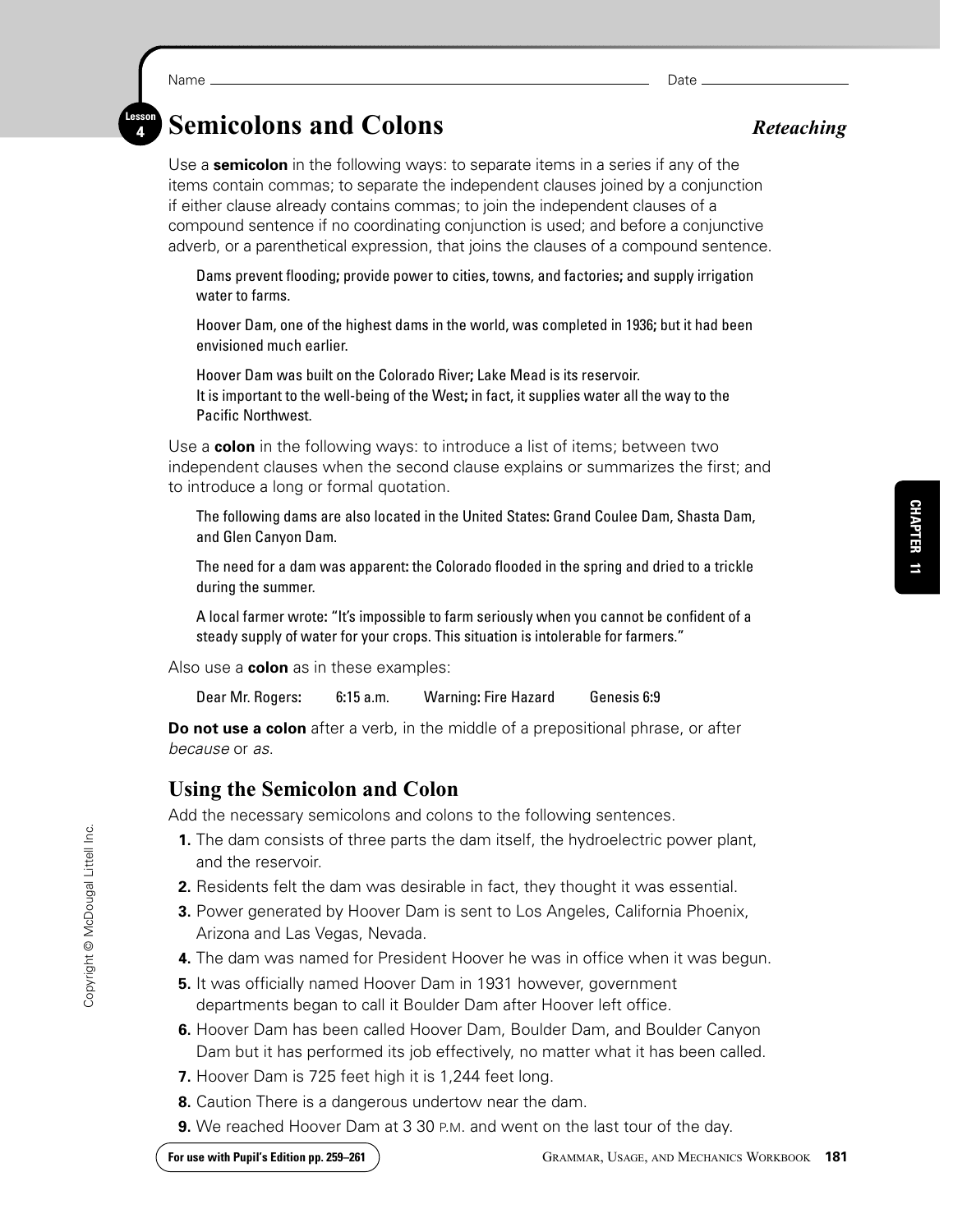## Name Date

## **Lesson <sup>4</sup> Semicolons and Colons** *More Practice*

# **A. Using the Semicolon and the Colon**

On the lines, write the word from each sentence that should be followed by a semicolon or colon. Then write the correct punctuation mark that should follow the word. If a semicolon or colon is needed within a numeral, write the entire numeral plus punctuation.

- **1.** On February 25, 1986, Corazon Aquino became the President of the Philippines Ferdinand Marcos had resigned the presidency and fled the country.
- **2.** China has the world's largest population however, the government strongly promotes a policy of one child per family.
- **3.** It was Virginia Woolf who wrote these words "Anonymous was a woman."
- **4.** My train for school leaves at 6 55 A.M. and arrives at 7 50 A.M.
- **5.** The capital of California, the most highly populated state, is Sacramento and San Francisco and Los Angeles are California's most famous cities.
- **6.** To Whom It May Concern I am writing to request a refund.
- **7.** Postal workers deliver mail in all types of weather rain, sleet, snow, and hail.
- **8.** Bruges, Belgium, has long been famous for its lace in fact, it is one of the few places in Belgium where lace is still made by hand.
- **9.** Take all the rain gear we expect bad weather.

# **B. Using the Semicolon and the Colon in Writing**

Add semicolons and colons where they are needed in these paragraphs.

**(1)** Frostbite is dangerous the skin and tissue can actually freeze as a result of exposure to intense cold. **(2)** Frostbite can occur in many parts of the body it most often affects the ears, nose, fingers, and toes.

**(3)** In the early stages of frostbite, the skin appears red pain is often present. **(4)** As the condition develops, the following symptoms appear skin turns gray-white and the pain disappears at this stage the condition is easy to treat. **(5)** A person who has frostbitten hands should cover the exposed area with warm gloves then he or she should get out of the cold. **(6)** When the person is indoors, he or she should follow these rules remove all wet clothing, immerse the area in warm water, and cover the affected area loosely with dry clothes. **(7)** Warning The person should not warm the frostbitten area by sitting near a flame or radiator this heat might burn the skin.